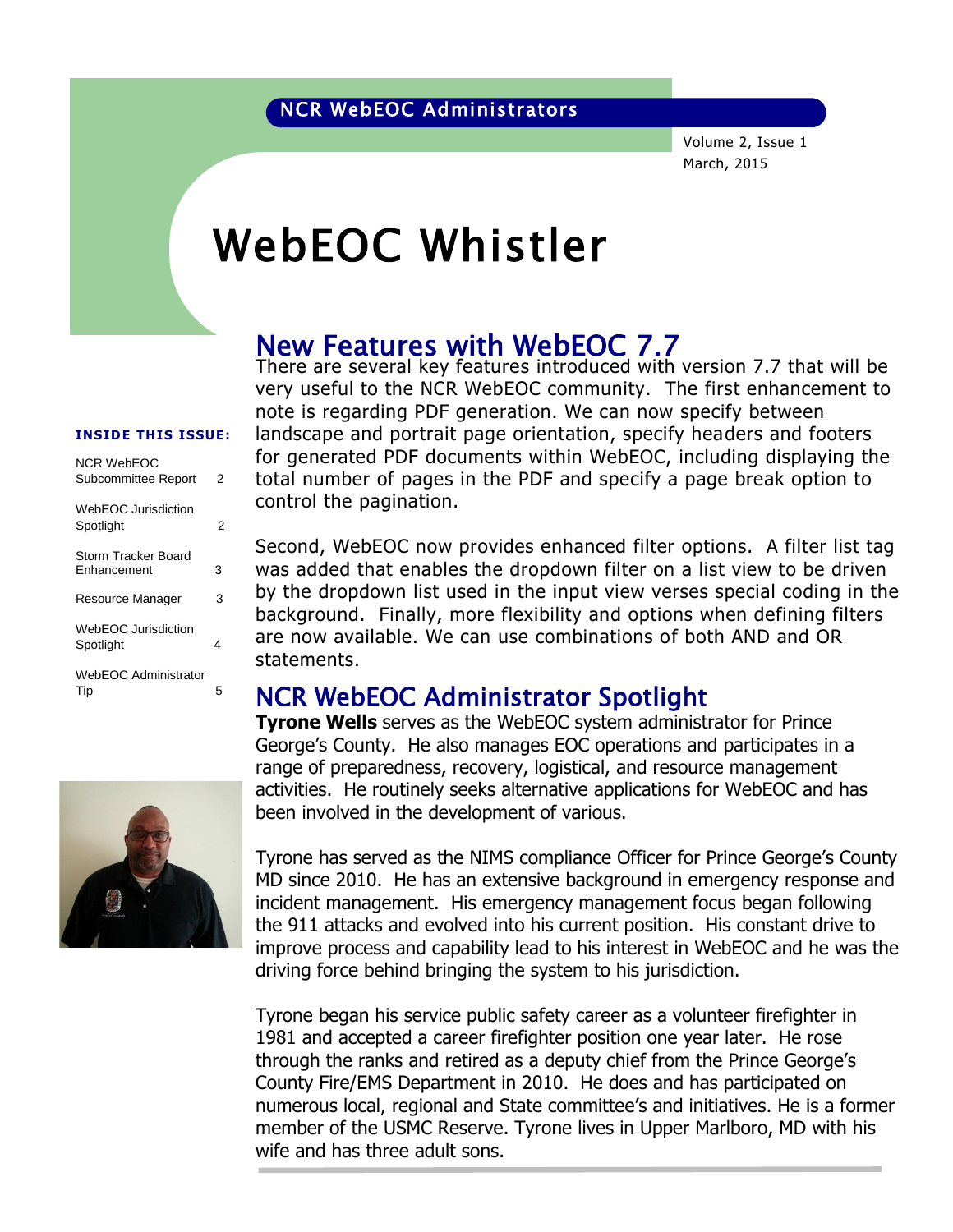## Report from the NCR WebEOC Subcommittee

Last month a WebEOC Subcommittee was held through the VTC system. Some East month a webbod subcommittee was new unbugh the vice system. Some<br>brief highlights from the meeting are that the committee discussed the recently published 2014 NCR WebEOC Accomplishments document and its distribution to the area WebEOC administrators and RESF-5 committee. Paul reviewed the recently L947 class/exercise and shared that the area will be using WebEOC during the World Police and Fire Games. Paul is working with the group to finalize requirements for a fusion board dedicated to sharing information regarding the games. In addition, the region should plan to utilize their current boards and processes to share information among the region. During the exercise it became apparent that more information needs to be shared from localities so others remain informed.

Volunteers for the 2015 NCR WebEOC Users Symposium committee stepped forward. The planning committee is Jeff Fletcher, Joan Koss, Paul Lupe and Christine Williams. Joan and Chris will be chairing the committee. The committee remains open for further participants. If you have any suggestions or ideas for the symposium, please contact Joan or Chris.

The NOVA WebEOC Administrators will be working with VDEM's Steven Totten to learn details on the VDEM Region 7 WebFusion Exercise. Please look for Steven's meeting invite to review and discuss the exercise.

## NCR WebEOC Jurisdiction Spotlight by Walter English

**City of Fairfax** has been an active user of WebEOC since the NCR contract was established from R-ESF5. Although one of the smallest jurisdictions and slow to get started on the program, they are now one of the regional heavy users of the system. They use WebEOC primarily for EOC activations and special events in the City but have grown to use it for day-to-day operations as well. With the use of incident creator board, all City departments have been able to use WebEOC for their varying needs, such as project management to IT equipment tracking. They have truly embraced the use of WebEOC and are paving the road for many unique uses of the system.

The City is currently working on and rolling out an HSEEP exercise tracking board. This will allow them to track dates, actions, and meetings such as the MPC while they are planning an exercise. They hope to tie this board into their AAR-IP board as well.

The system is administered by the Office of Emergency Management with local technical support provided by our Department of Information Technology.



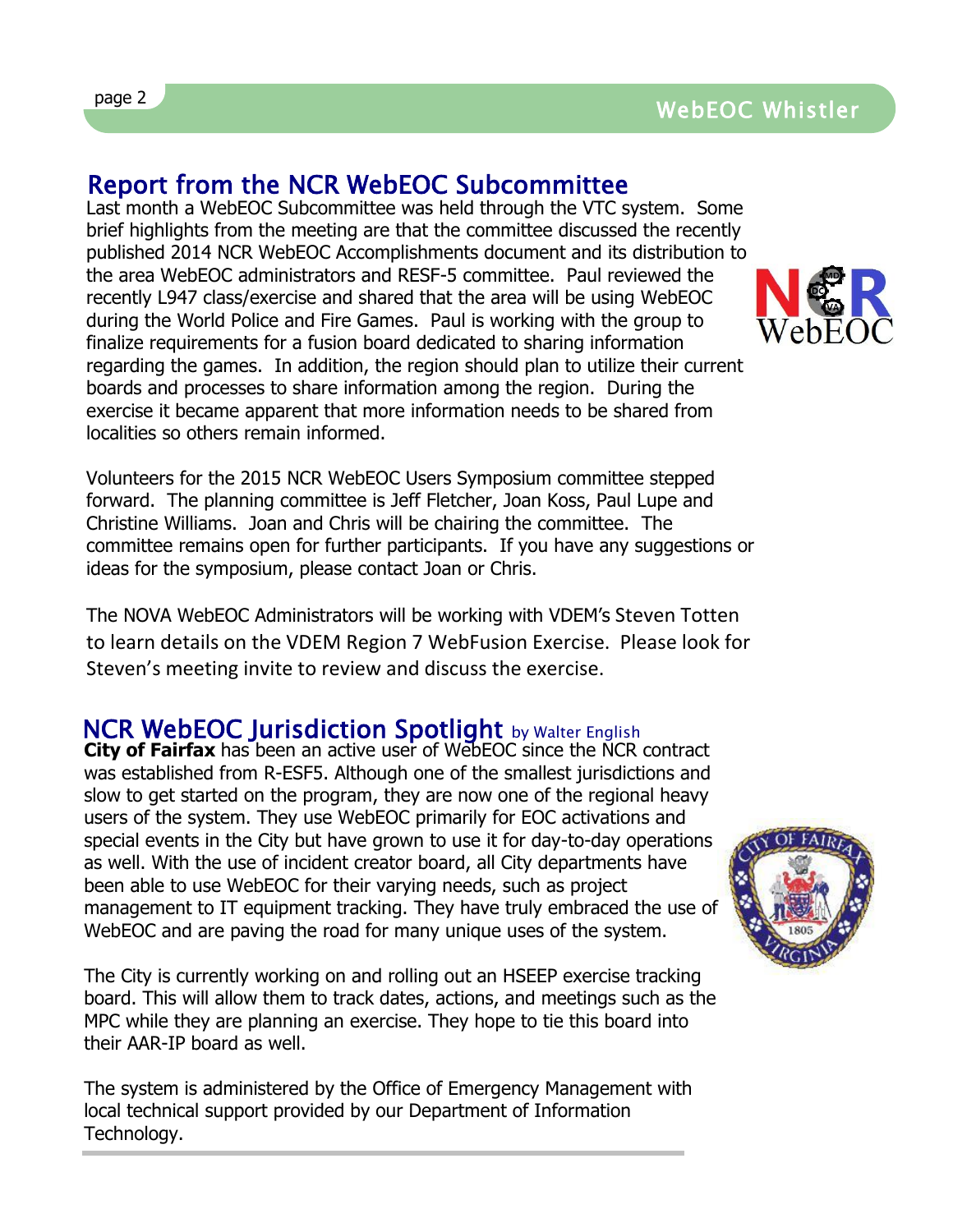### Enhancement to the NCR Storm Tracker Board

The five day weather forecast is now available on its own tab with a dropdown selection list to specify the jurisdiction specific forecast to display.

| CMP 02-12-15 Drill<br><b>NCR Storm Tracker</b>                                           |           |                 |                                        |              |    |      |      |                                       |  |  |  |  |
|------------------------------------------------------------------------------------------|-----------|-----------------|----------------------------------------|--------------|----|------|------|---------------------------------------|--|--|--|--|
| Tracked Storms   Weather Map   Gulf/Atlantic   Winter Watch   NCR Forecast<br><b>NCR</b> |           |                 |                                        |              |    |      |      |                                       |  |  |  |  |
| <b>Select the Region: Loudoun County</b>                                                 |           |                 |                                        |              |    |      |      |                                       |  |  |  |  |
|                                                                                          |           |                 | <b>Loudoun County Weather Forecast</b> |              |    |      |      |                                       |  |  |  |  |
|                                                                                          | Date      | Icon            | <b>Description</b>                     |              |    |      |      | Low High Pressure Humidity Wind Speed |  |  |  |  |
|                                                                                          | Sat, 2/14 | He <sup>2</sup> | <b>LIGHT SNOW</b>                      | $\mathbf{7}$ | 37 | 990  | 42 % | 12                                    |  |  |  |  |
|                                                                                          | Sun, 2/15 | 薹               | <b>SKY IS CLEAR</b>                    | 3            | 17 | 1004 | 29 % | 22                                    |  |  |  |  |
|                                                                                          | Mon, 2/16 | 豪               | <b>SKY IS CLEAR</b>                    | 3            | 20 | 1020 | 0%   | 5                                     |  |  |  |  |
|                                                                                          | Tue, 2/17 | $\frac{1}{2}$   | <b>SNOW</b>                            | 16           | 44 | 1002 | 0%   | 3                                     |  |  |  |  |
|                                                                                          | Wed, 2/18 | 豪               | <b>SKY IS CLEAR</b>                    | 16           | 31 | 998  | 0%   | 9                                     |  |  |  |  |

#### NCR Resource Manager Board

The NCR NIMS Working Group reviewed the source file used for driving the typing functionality for the new Fusion-enabled Resource Manager Board under development by the NCR WebEOC Support Team. The group reviewed the resource data and the listed capabilities to clean up lengthy capability choices, remove example information listed, and remove all single or double quotation marks that were interfering with the coded functionality. In addition, the working group incorporated the MEMA 70 resources into the source typing document. In late February, the new board solution was demo'd to the NCR NIMS group for additional feedback. Once the group has a chance to exercise the board and if no further changes are needed, individual views for each jurisdiction will be created.

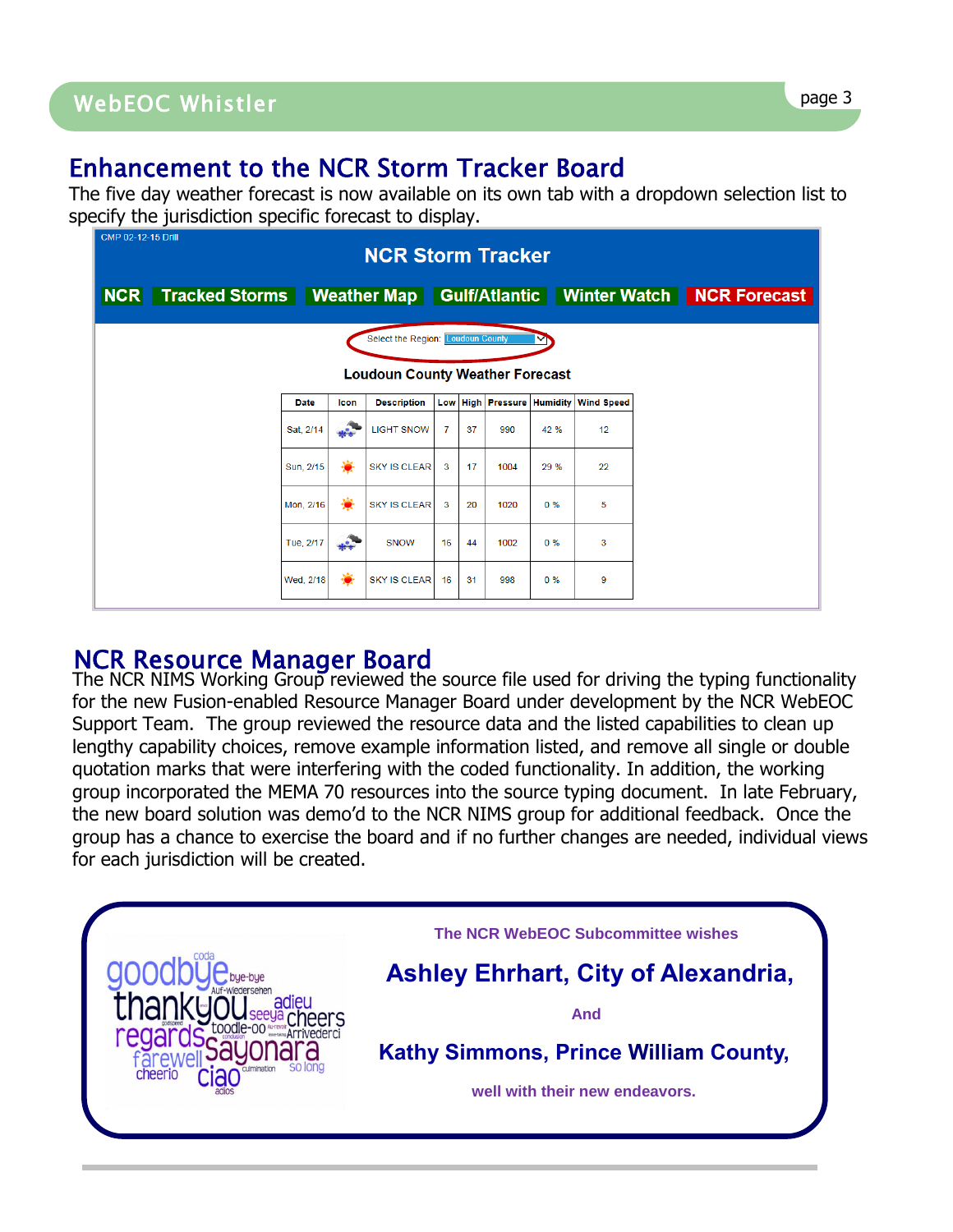#### page 4 and the contract of the contract of the contract of the contract of the contract of the contract of the contract of the contract of the contract of the contract of the contract of the contract of the contract of the WebEOC Whistler

#### **NCR WebEOC Jurisdiction Spotlight** by Chris Williams

**Arlington County** has been an active user of WebEOC since its inception into the National Capital region in 2005. Our system is administered by our Office of Emergency Management. We not only use WebEOC to manage incidents and significant events within Arlington County, but we are now using it on a daily basis. I have worked with the very talented NCR WebEOC support team to create new boards that require the Office of Emergency Management staff to utilize the system for other daily job duties. We now have boards that help manage and track our daily projects, grants, inventory of drugs utilized by our Fire Department, performance measures and our department's technical equipment to name a few.

We have established an in-house training curriculum providing training on a monthly basis for all County users. We have mandated the requirement that all users must take a training class each year in order to keep their login credentials active. I am pleased to announce that for 2014, 100% of all Arlington County WebEOC users have taken a training class. My most challenging goal continues to be how to increase participation in our monthly WebEOC drills. I have added a competition factor among the ESFs into the monthly drills which has increased participation somewhat. Moving forward, I will be meeting with each ESF lead to determine their WebEOC training concerns/issues. I will then work with our Training/ Exercise coordinator to develop ESF specific exercises/tabletops addressing their areas of concern.

Lastly, the quarterly WebEOC administrator meetings continues to provide a great platform to brainstorm with other regional WebEOC administrators about any current WebEOC information/issues, it is a great way to get ideas for new boards and to see how other jurisdictions are utilizing their WebEOC systems.

#### Preparedness Quote

"By failing to prepare, you are preparing to fail."

-- Benjamin Franklin

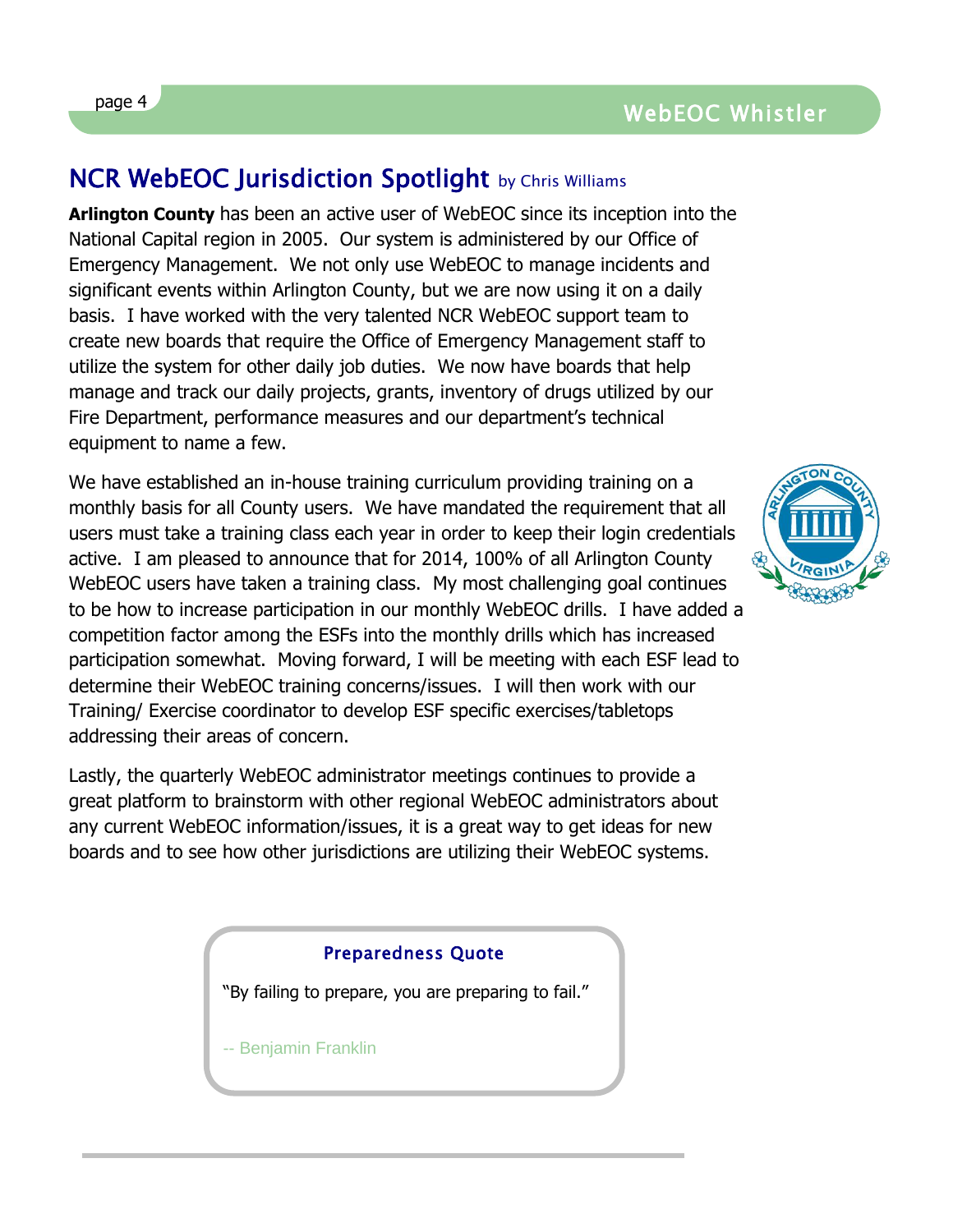There are a few features in the Users area located in the Admin panel that you should be aware of to assist you when needing to locate a user or clean up your system.

First, there is the **Filter** option at the top of the page. This can help you quicly locate a user. You do not need to spell the entire name. Even the first few letters can narrow the list to assist in locating a user account. Second, you can use the **letters** across the top of the table to filter the records. The system will look for first or last names that begin with the letter selected.

| <b>Users</b>                                        |                              |                          |                     |                          |     |    |       |                                            |         |       |                     |       |
|-----------------------------------------------------|------------------------------|--------------------------|---------------------|--------------------------|-----|----|-------|--------------------------------------------|---------|-------|---------------------|-------|
|                                                     |                              |                          |                     | Filter                   |     |    |       |                                            |         | Apply |                     | Clear |
| B C D E E<br>A                                      |                              | <u>G H I J K L M N O</u> |                     |                          | P Q | R. | S T U | <sup>V</sup>                               | - W     |       | <u>XYZ</u>          | - All |
| <b>Name 全</b>                                       | <b>Account Type Comments</b> |                          |                     |                          |     |    |       | <b>Locked Mobile Device Enabled Delete</b> |         |       |                     |       |
| Adrian Sabba                                        | User                         |                          |                     |                          |     |    |       |                                            |         |       |                     | îB.   |
| <b>Al Mullins</b>                                   | User                         |                          |                     |                          |     |    |       |                                            |         |       |                     | 扈     |
| Amelia Gagnon                                       | User                         |                          |                     |                          |     |    |       |                                            |         |       |                     | 扈     |
| Andrea Miller                                       | <b>Full Admin</b>            |                          |                     |                          |     |    |       |                                            |         |       |                     | 危     |
| <b>Ashley Ehrhart</b>                               | User                         |                          |                     |                          |     |    |       |                                            |         |       |                     | ĥ.    |
| Augustine Safo                                      | User                         |                          |                     |                          |     |    |       |                                            |         |       |                     | 扈     |
| Bea Kwyat                                           | User                         |                          | created for testing |                          |     |    |       |                                            |         |       |                     | ĥ.    |
| <b>Bill Talbott</b>                                 | User                         |                          |                     |                          |     |    |       |                                            |         |       |                     | 危     |
| <b>Bob Jones</b>                                    | User                         |                          |                     |                          | Q   |    |       |                                            |         |       |                     | î.    |
| Bruce M. Whitney Full Admin                         |                              |                          |                     |                          |     |    |       |                                            |         |       |                     | ĥ.    |
| Carrie Gonzalez                                     | User                         |                          |                     |                          |     |    |       |                                            |         |       |                     | ĥ.    |
| Chip Sufitchi                                       | <b>User</b>                  |                          |                     |                          |     |    |       |                                            |         |       |                     | 危     |
| Chris Williams                                      | User                         |                          |                     |                          |     |    |       |                                            |         |       |                     | ĥ     |
| Ciprian Sufitchi                                    | <b>Full Admin</b>            |                          |                     |                          |     |    |       |                                            |         |       |                     | 扈     |
| <b>Court Walker</b>                                 | User                         |                          |                     |                          |     |    |       |                                            |         |       |                     | ĥ.    |
|                                                     |                              |                          | 1234                | <b>Total Records: 52</b> |     |    |       |                                            |         |       |                     |       |
|                                                     |                              |                          |                     |                          |     |    |       |                                            | Options |       | Add User            |       |
| User Activity Report   Administrative Access Report |                              |                          |                     |                          |     |    |       | <b>User Position Report</b>                |         |       | <b>Usage Report</b> |       |

The **User Activity Report** provides a listing of users, when they last attempted to log in and when they last successfully logged in. The report is sorted in date order so users who have not logged in for quite some time can be easily identified. Also, if you have applied a filter, the data displayed in the report will be based off the filter.

| <b>User Activity Report</b> |                    |                             |                         |                     |  |  |  |  |  |
|-----------------------------|--------------------|-----------------------------|-------------------------|---------------------|--|--|--|--|--|
| <b>User Name</b>            | <b>Real Name</b>   | <b>Primary Email</b>        | <b>Attempted Log In</b> | Successful Log In   |  |  |  |  |  |
| <b>Kreg Horst</b>           | kreg               | kreg.horst@lcps.org         | 01/17/2014 12:47:16     | 01/17/2014 12:47:16 |  |  |  |  |  |
| Kerry Payne                 | <b>Karry Payne</b> | kerry.payne@dc.gov          | 04/07/2014 10:52:40     | 04/07/2014 10:52:40 |  |  |  |  |  |
| Bea Kwyat                   |                    |                             | 08/28/2014 11:33:40     | 08/28/2014 11:35:12 |  |  |  |  |  |
| <b>Kelly Myers</b>          | Kelly              | kelly.myers@loudoun.gov     | 12/12/2014 12:48:41     | 11/04/2014 11:36:12 |  |  |  |  |  |
| <b>Kathy Simmons</b>        | Kathy Simmons      |                             | 02/20/2015 13:30:13     | 02/20/2015 13:30:13 |  |  |  |  |  |
| Joan E. Koss                | Joan Koss          | joan.koss@fairfaxcounty.gov | 02/26/2015 20:27:47     | 02/26/2015 20:27:47 |  |  |  |  |  |